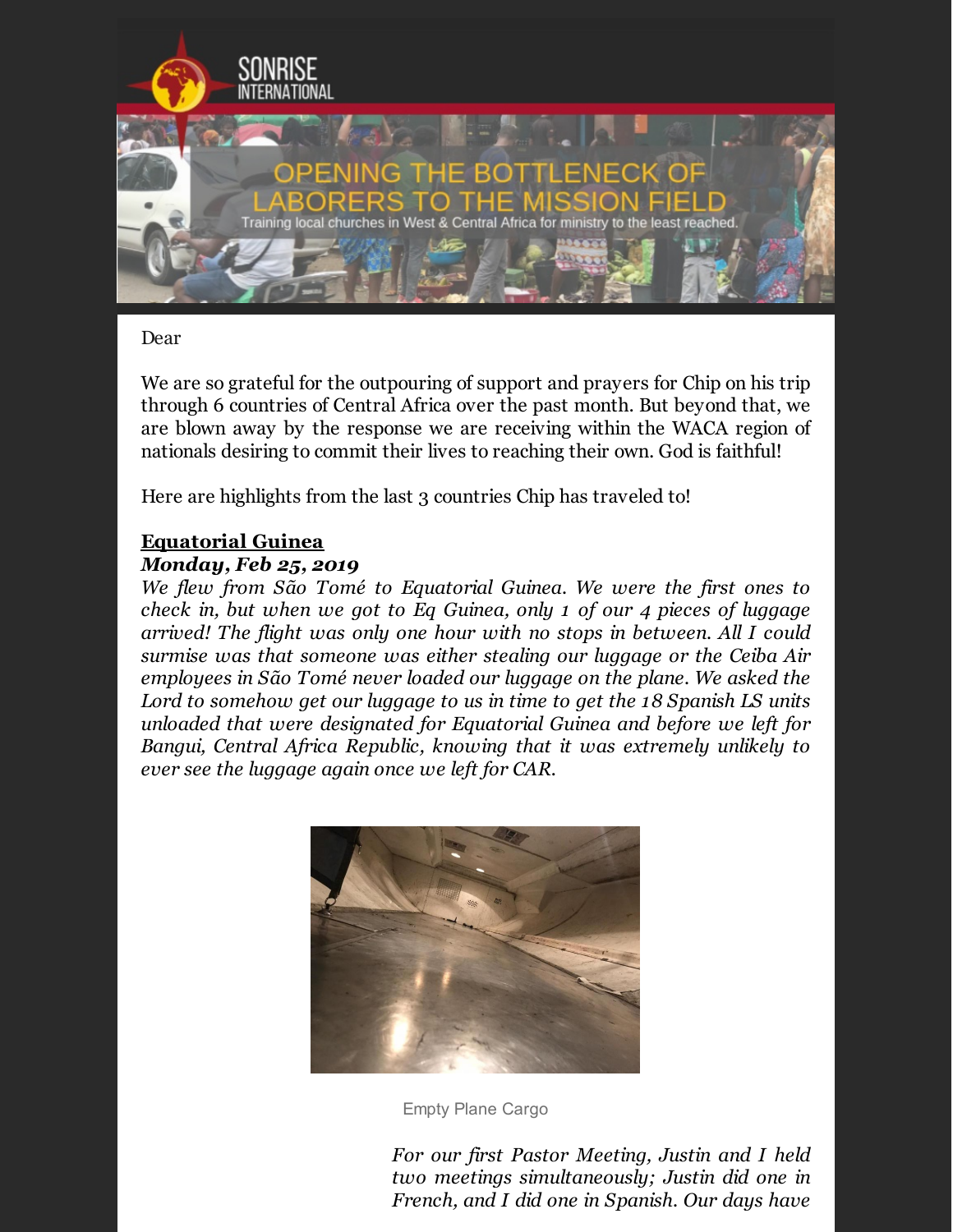

*been packed with meetings from morning into the night. We were invited to "an hour long prayer meeting" the first night, which turned into the pastor asking Justin to preach. After his sermon on "Obedience to the Heavenly Vision" (Acts 26:16-20), we did have an hour long prayer meeting. More than 10 people came forward to consecrate their lives to the Lord, to follow Him wherever He would lead. It was a holy moment of consecration.*

*The following morning, Justin called the Eq Guinea head of lost baggage. I was holding a session upstairs with the Spanish speakers, when his happy face rose through the floor as he came up the stairs. He exclaimed, "They found our luggage. It is here! They are taking me there to get it now." While he went to the airport, I ran back and forth between the French and Spanish training to do both. Hallelujah! Almost 50 LSUs were inside that luggage. 50\*\$350 = a \$17,500 hard cost investment in expanding the kingdom!*



*I AM SO BLESSED, AWESTRUCK AND HUMBLED TO SEE HOW GOD TRULY MOVED ON PEOPLE TO GET US OUR LUGGAGE...IN AFRICA! Thank you for joining us in faith-filled prayer.*

## **Central Africa Republic**

*As we were heading to CAR, we made a short stop in Cameroon, where we stayed at a hotel overnight. In the morning, as we were preparing to go to the airport to head to CAR, Justin appeared at the room with a woman, who was very excited to see me. Justin said that she was the daughter of the hotel's owner. She had become a Christian, but had to weigh the cost. Kristen's father gave her an ultimatum to reject Jesus and keep her job at the hotel and it as her inheritance, or if she chose Jesus she would lose her job and the hotel as her inheritance. She chose Jesus and is full of the Lord's joy! Jesus is the pearl of great price!*



Kristen w/Chip & Justin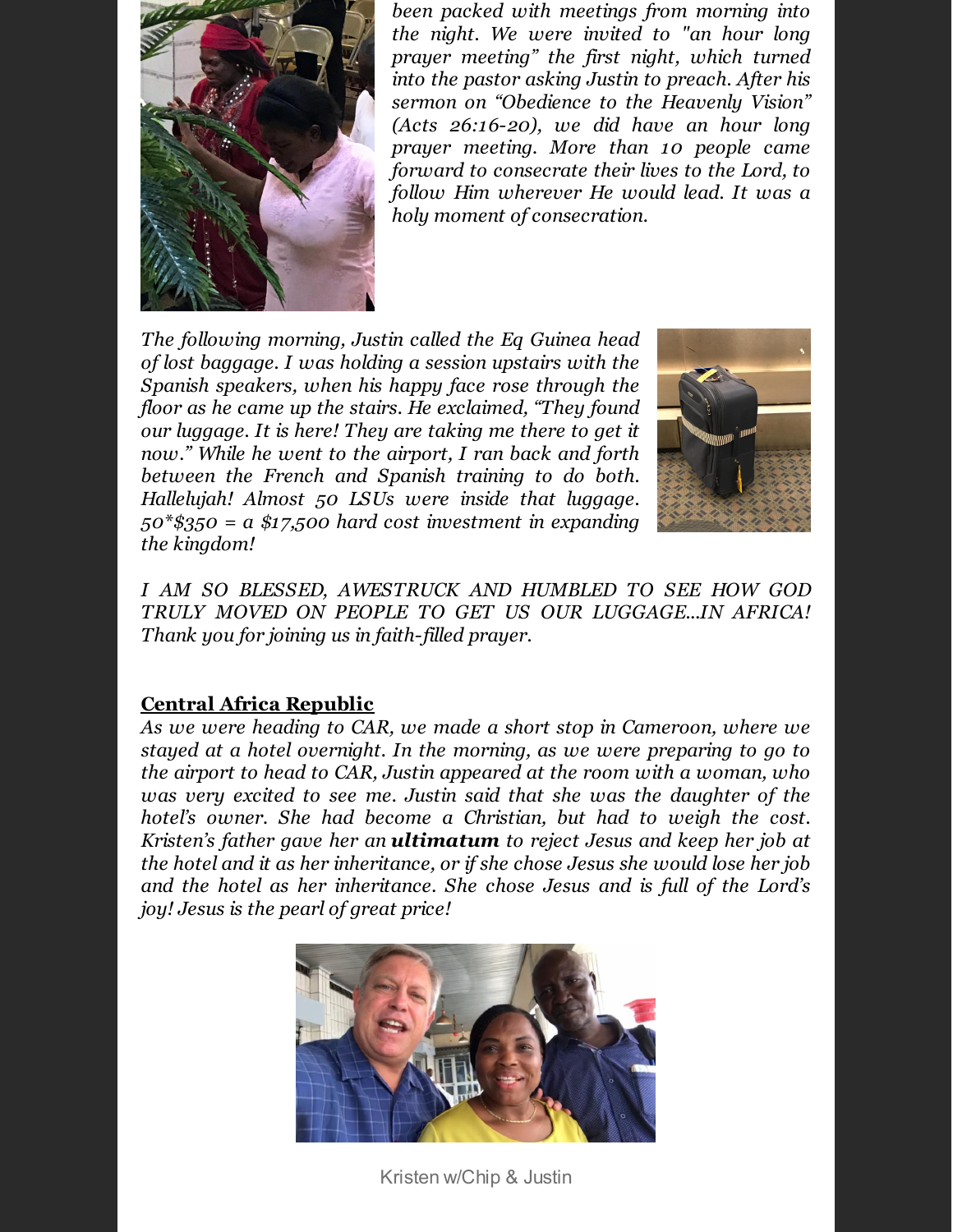*As we flew to Bangui, CAR, the man sitting next to me was returning from a Rick Warren conference in Rwanda. He was the previous president of the Alliance Association of Churches in CAR. Imagine that! He asked for our coordinator in CAR to call that afternoon. Wow! Everywhere we go, God goes before us and sets things up for "GREATER IMPACT." You couldn't write a book as amazing as what God has done on this trip alone!*

*We had more than 200 facilitators to train in CAR, but we could only leave behind 10 Live School units. May the Lord provide the units we need to train indigenous believers in CAR. Much of CAR is Christian…in name only. It is like a tinder box of wood, just waiting to be ignited, which Live School is sure to do. We must seize the open door we have. Our team there has a two year plan to see Live School used throughout the breadth of the country. Please pray for them. Most of the Church has neglected CAR, and there is still fighting in parts of the country from the war that seems to linger in places. There is a vast harvest of both the so-called reached and unreached in CAR. It is time to roll up our sleeves and work, while it is still day.*

*After we finished the training, the team presented gifts to Justin and me that brought me to tears.*



Training Facilitators in Bangui, CAR Painting Given to Kathy & I as a Gift

### **Cameroon**

*Though I was in Cameroon last November, I decided I must come there again on this trip to meet Rev. Daniel MBIWAN, the General Superintendent of Full Gospel Mission, one of the largest denominations in Cameroon. A missionary friend to Cameroon from Burkina Faso introduced us on Whatsapp just before I purchased my international airline tickets. When we finally met each other, I was blessed to find out that he is all about the kingdom of God, not about a denomination. He sent 3 of his disciples to our training and came several hours himself to highlight the importance that Live School was to his "Timothy's." We hope that he will send us one or two to be trained in the Leadership Development Academy that Justin is hosting in*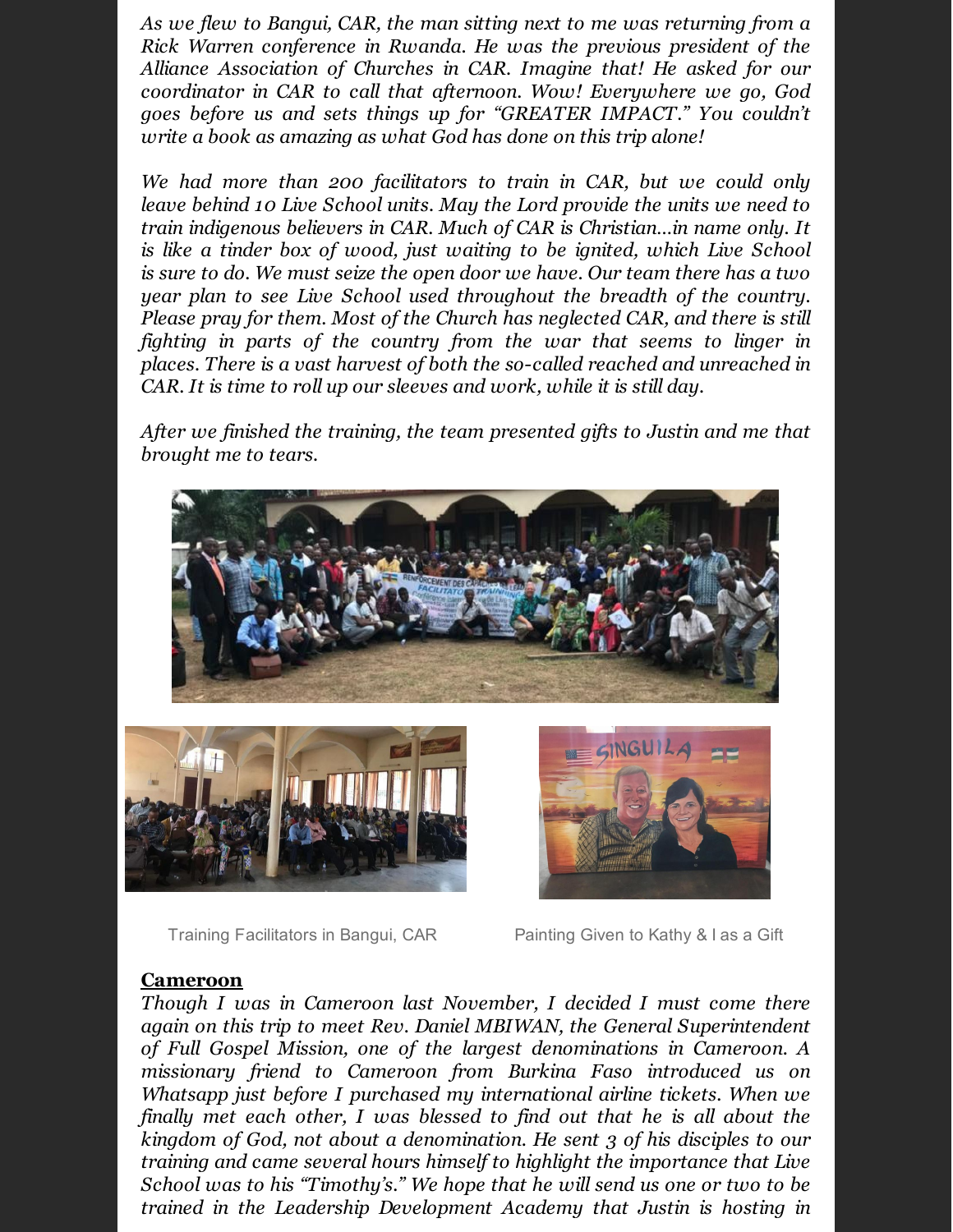*Chad this fall, so that they can use Live School autonomously throughout their organization. Thank you for covering this with faith-filled prayer.*



Pastor Daniel, Chip, Justin, & Bernard

*Originally, Justin, Paul and I were to fly from Yaounde to Garoua in the north of Cameroon, where Pascal prepared a Pastor Meeting and Facilitator Training for us. As it turned out, none of us went and Pascal had to do both meetings alone. Though he felt that doing the meeting alone was "like a baptism of fire," the Lord used this to motivate him even more "to advance the Kingdom of God." Hallelujah!*

*Pascal impacted the facilitators greatly when he showed them his own Live School students using Farming God's Way (FGW). As Grant Dreyden, the director of FGW says, "FGW is the Gospel with boots on!" Not only does FGW produce a blessing to the user, but as the unreached realize that we are genuinely seeking to bless them through these proven, superior farming practices, they open their ears to hear the real Good News! Farming God's Way is the game-changing course we added to Live School last year that has shifted things in our region into overdrive (Eph 3:20). The Lord continues to amaze us. He does all things well! To Him be all the glory, honor and praise!!*



Facilitators Training in Garoua, Cameroon Exposing Future Facilitators to



Farming God's Way

We are so thankful for all God has done on this trip and blessed to have well trained teams to follow up and continue to expand His Kingdom, when we are gone. Thank you for joining us in prayer and giving! Together in Christ, we are making a difference in West and Central Africa.

In Him,